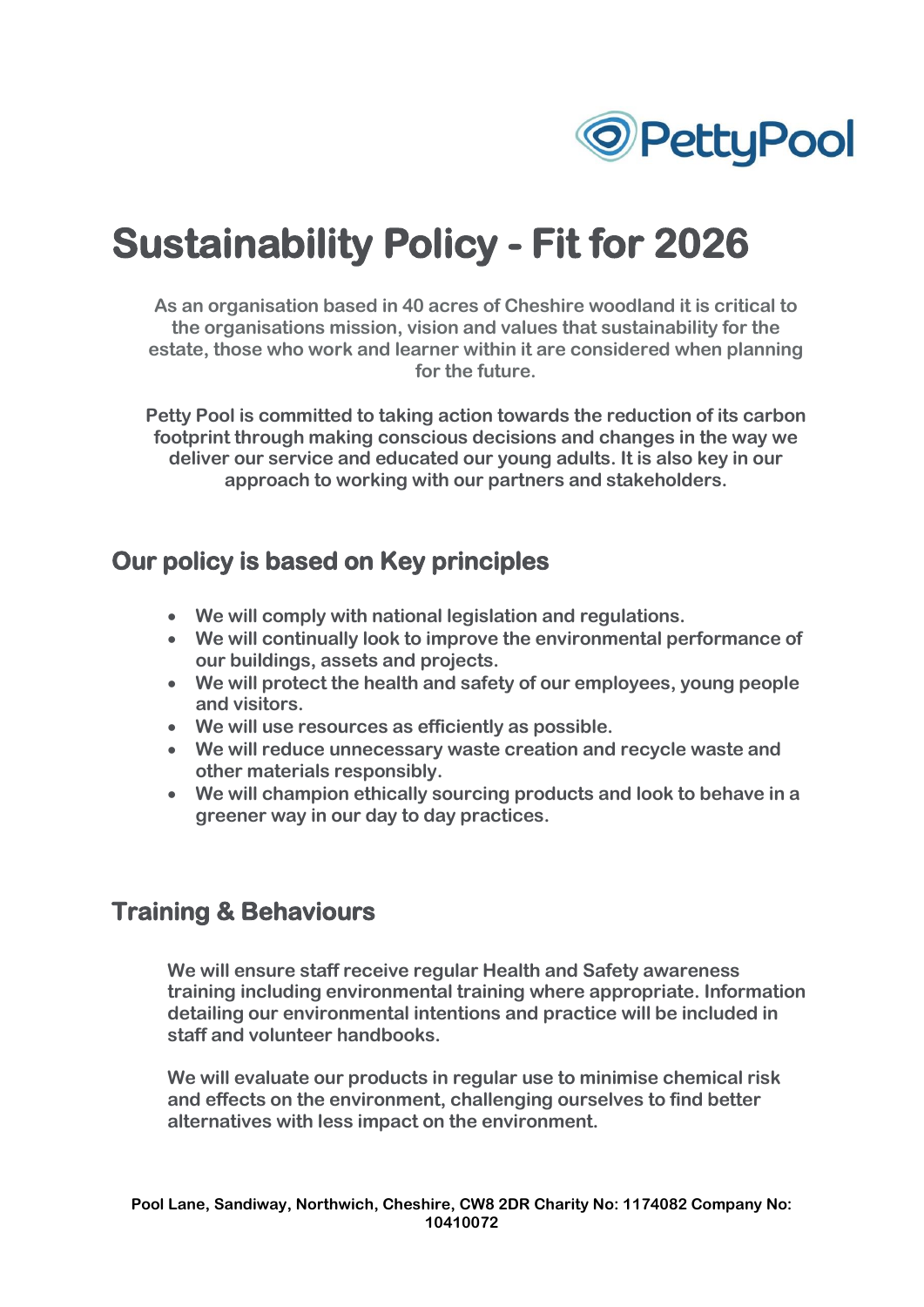**We will look to become a Fairtrade College and have Fairtrade status, dedicating ourselves to finding better and more sustainable alternatives.**

**We will work collaboratively with our students, suppliers, supporters and local community on environmental projects.**

**We will embed Sustainability into our curriculum, practices and daily life at Petty Pool.**

## **Reuse, Repurpose and recycle**

**Every work area will have recycling opportunities and staff will be actively encouraged to recycle as much as possible.**

**Wherever possible items will be reused or repurposed before they are considered for recycling.**

**We will encourage the use of organic and / or locally sourced products, promoting home-made cooking and reducing our carbon footprint.**

# **Transport**

**We will encourage staff to walk or cycle to work through supplying sufficient bike storage and implementing a cycle to work scheme. Where this is not appropriate we will encourage staff to use public transport or car share.**

#### **Estate and assets**

**We will annually review the energy consumption in all our buildings and consider alternatives.**

**We will ensure our woodland has a clear strategy to encourage conservation and growth.**

**We will work with replace existing infrastructure with more sustainable outcomes in line with our estate and facilities policy.**